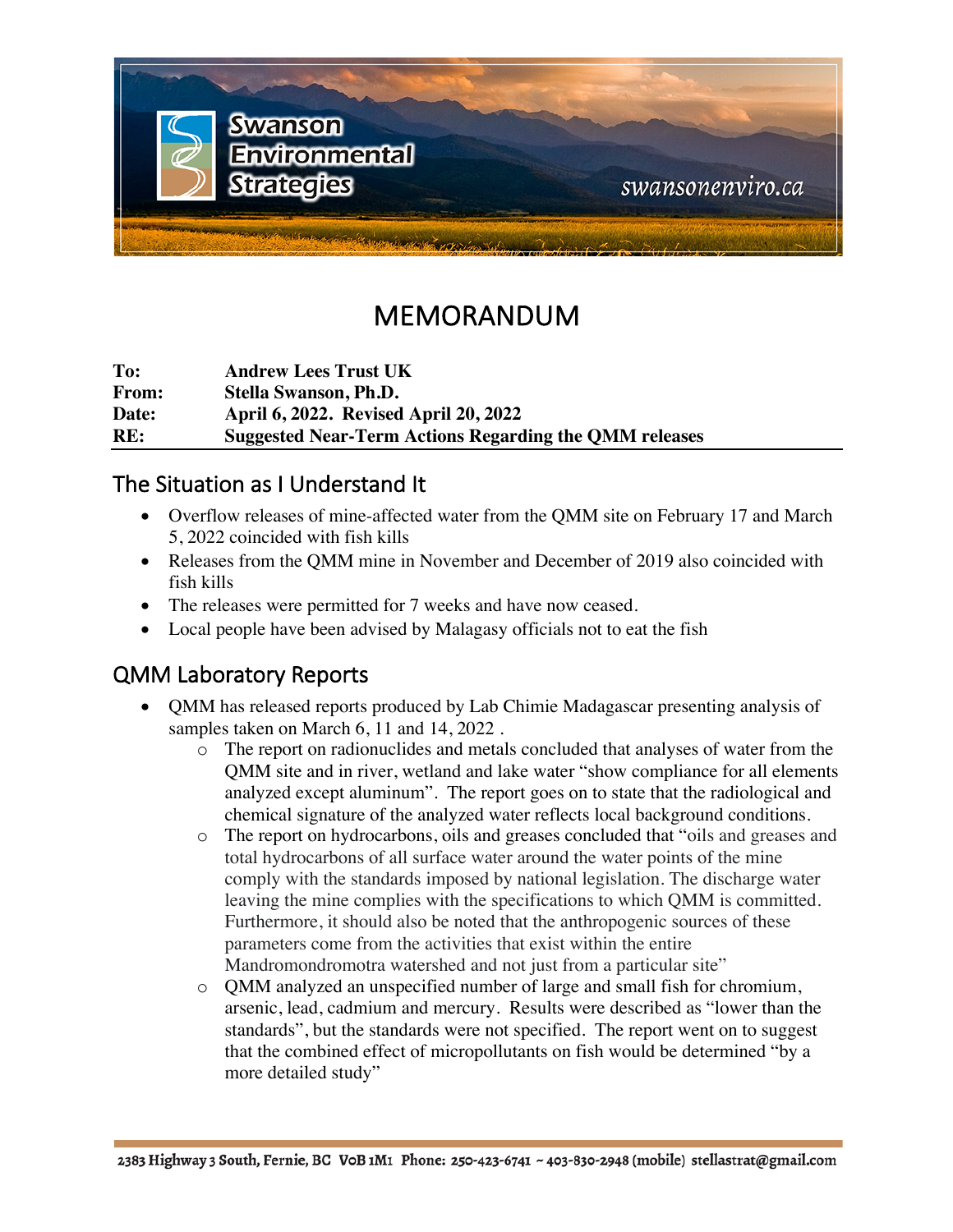

## My Review of the QMM Reports Concluded That:

- The two reports do not provide sufficient information for a confident evaluation of effects of the two overflow incidents on water quality, fish, or human health
- The reports do not discuss possible connections between the analytical results and reported fish kills, nor do they provide sufficient information on the potential risk to human health from consumption of fish exposed to contaminants in the overflow water

# Suggested Steps Given the Available Information

Based on my understanding of the situation, there are three primary questions:

- 1. Are the fish kills caused by water releases from QMM?
- 2. Is water which receives QMM release water safe to drink?
- 3. Are fish from the area safe to eat?

### *Causes of Fish Kills*

As I state in my memo of April 4, 2022, the combination of low pH and elevated aluminum in the water released from the QMM site is a plausible cause of fish kills. Other contributing factors could include high turbidity, and low dissolved oxygen. It is quite possible that a plume of low pH, turbid, low-oxygen water with elevated aluminum could persist long enough to kill fish. The dead fish could then be carried by tidal currents to other locations farther away from the discharge locations. Thus, dead fish collected farther along the shoreline from locations of QMM releases did not necessarily die at those locations.

I recommend in my April 4, 2022 memo that investigation of causation of fish kills should use approaches such as the US EPA CADDIS guidance. However, the CADDIS approach is timeconsuming, expensive, and requires multi-disciplinary expertise.

Local people rely on fish as a vital source of protein. Given the urgency of understanding and preventing fish kills, I suggest the following steps:

- 1. Government technical personnel (with possible support of independent contractors) conduct independent monitoring of at least 1 additional incident of fish kills (if any fish kills occur) – focusing on water and fish samples taken according to international standards. Samples to be analysed by an ISO certified laboratory for metals and possibly for microbiological indicators.
- 2. Now that releases of QMM mine process water have ceased, independent monitoring of water quality should be conducted at the same mine site, river and lake sites as used in March, 2022 in order to investigate differences between the period of mine water discharge and the period after discharge ceased. Such monitoring should take place as soon as possible.
- 3. Compare water quality before and after cessation of water releases from QMM. Ensure that the same parameters measured by Lab Chimie Madagascar in March 2022 are measured again. Add hardness, dissolved organic carbon and pH to the analyses.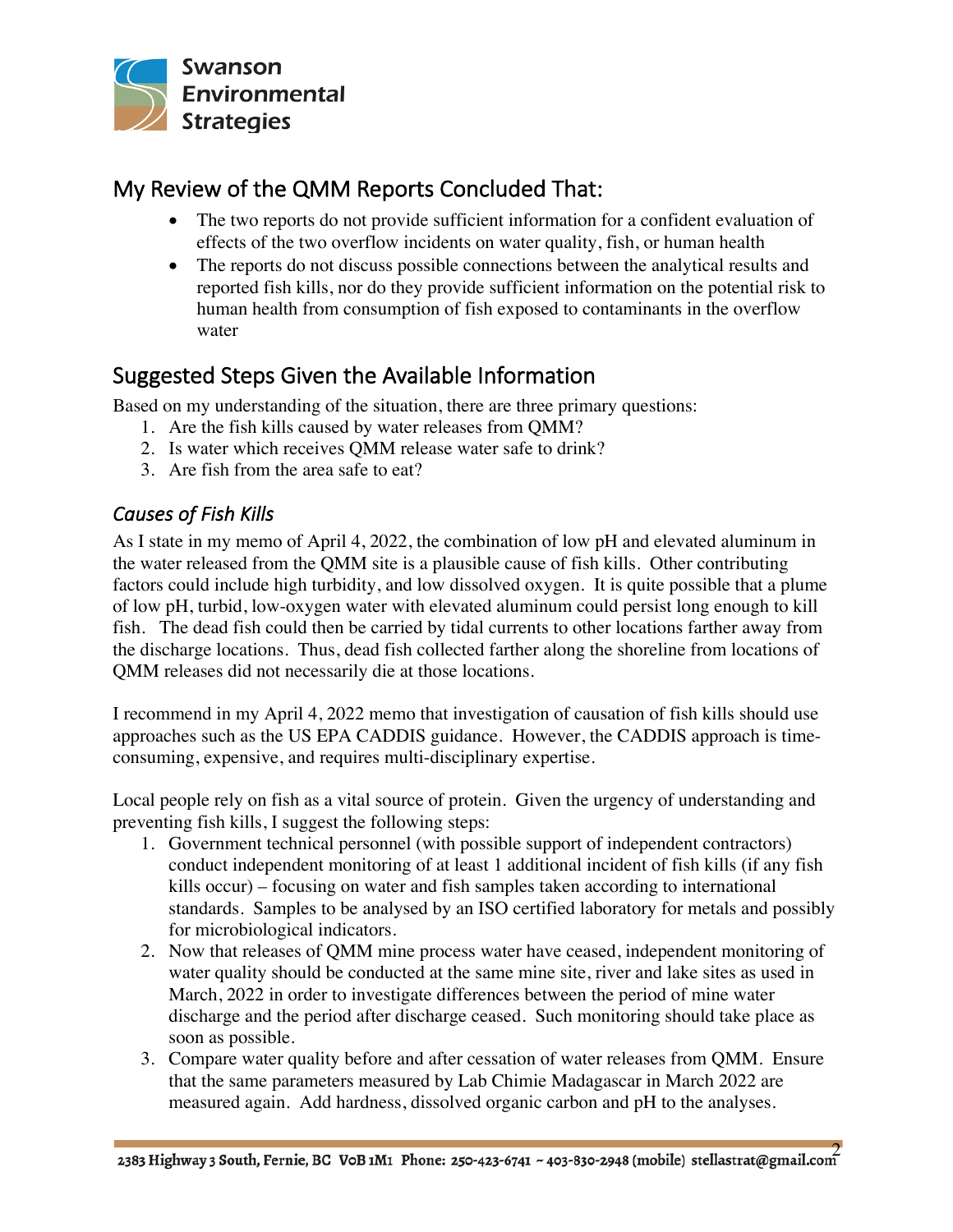

4. While waiting for comparisons of before and after cessation of water releases, require QMM to prepare and submit water treatment plans focusing on pH and aluminum issues but also turbidity, conductivity, dissolved oxygen and iron issues. This is because all of these parameters may be interacting to create cumulative effects on fish and other aquatic life.

#### *Is the Water Safe to Drink?*

Safe drinking water is a long-standing issue in the Anosy region. Safe drinking water meets microbiological, physical and chemical standards. I have not seen comprehensive drinking water quality data for the region, so my suggestions are based on basic principles.

- 1. Conduct independent water quality sampling of surface and groundwater drinking water sources and compare results to national and, if needed, international standards. Include samples collected at QMM discharge points for comparison with other locations.
- 2. Ensure that supporting information for each water sample includes the land use and land cover context (e.g. cropland, pasture, forested, bare/eroded), and proximity to QMMrelated water discharges (both surface and groundwater).
- 3. Identify and prioritize exceedances of standards
- 4. Apply public health measures as necessary

E.g. boil-water advisories; provision of bottled water; deployment of accessible, low-cost domestic water treatment such as simple sand filtration systems

Understanding the relative contribution of releases from the QMM mine to exceedances of drinking water standards will require time and effort. I suggest that protection of public health can't wait for resolution of the issue of QMM's effect on drinking water quality. However, that does not mean that there is no role for QMM in contributing to the provision of safe drinking water to local communities.

**Suite of Drinking Water Analyses**: (See WHO Drinking Water Quality Guidelines 2022 https://www.who.int/teams/environment-climate-change-and-health/water-sanitation-andhealth/water-safety-and-quality/drinking-water-quality-guidelines )

**Physical:** (these parameters can affect the chemical form and thus bioavailability of organic and inorganic chemicals and/or the growth of micro-organisms). High turbidity can reduce the effectiveness of treatments such as chlorination.

Turbidity Colour Temperature pH **Hardness** 

#### **Microbiological**: **Select Reference Pathogens appropriate for the region.**

Examples: Viruses: Noroviruses Bacteria: *E. coli 0157, Salmonella, Shigella, Vibrio, Campylobacter*